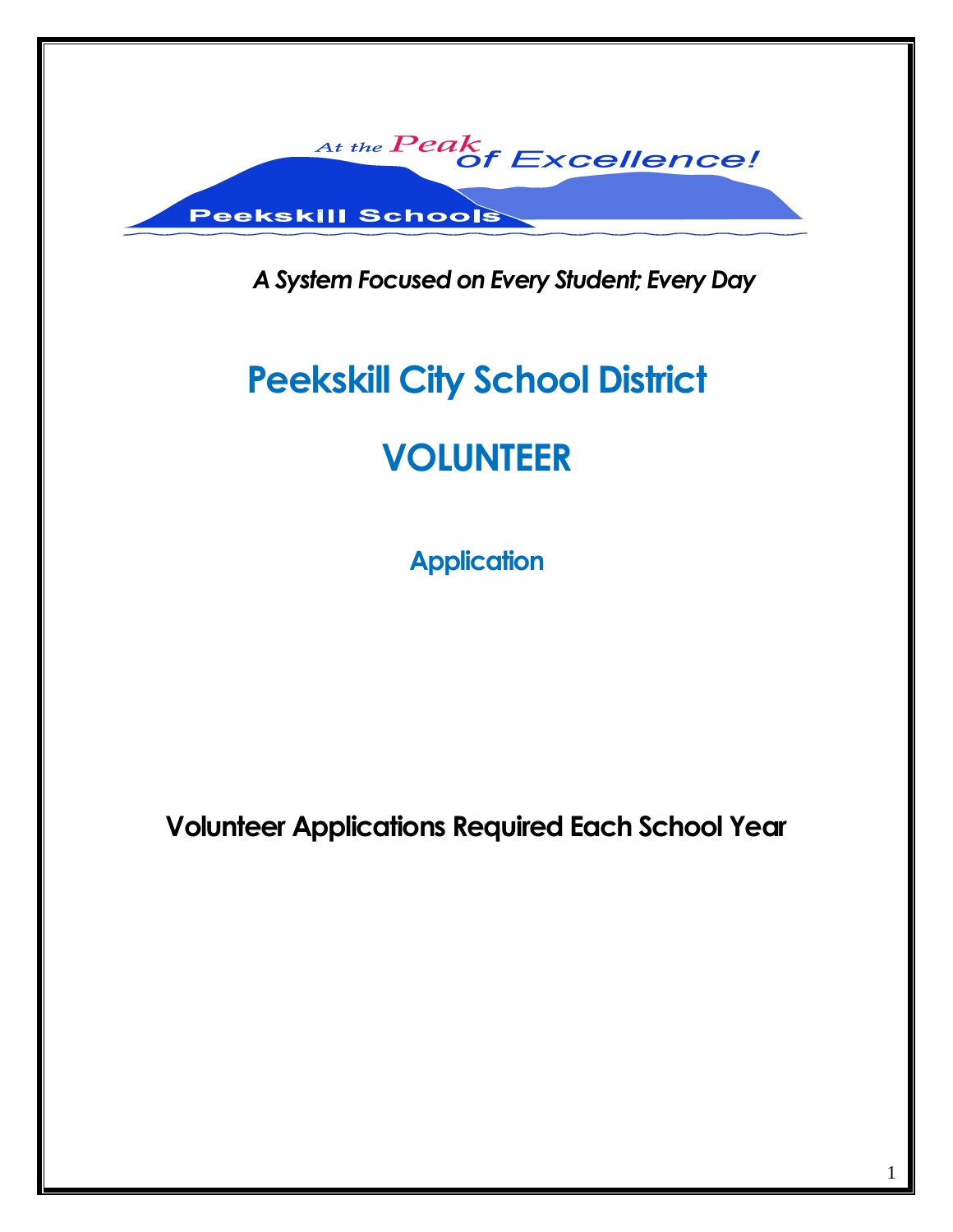

#### PEEKSKILL CITY SCHOOL DISTRICT 1031 ELM STREET PEEKSKILL, NY 10566 **APPLICATION FOR SCHOOL VOLUNTEERS/STUDENT TEACHERS**

|                          | Name: 2008 - 2008 - 2010 - 2010 - 2010 - 2010 - 2010 - 2010 - 2010 - 2010 - 2010 - 2010 - 2010 - 2010 - 2010 -                                                                                                                                                                |                                      | () STUDENT TEACHING               |  |  |  |
|--------------------------|-------------------------------------------------------------------------------------------------------------------------------------------------------------------------------------------------------------------------------------------------------------------------------|--------------------------------------|-----------------------------------|--|--|--|
|                          |                                                                                                                                                                                                                                                                               |                                      |                                   |  |  |  |
|                          |                                                                                                                                                                                                                                                                               |                                      |                                   |  |  |  |
|                          |                                                                                                                                                                                                                                                                               |                                      |                                   |  |  |  |
|                          |                                                                                                                                                                                                                                                                               |                                      |                                   |  |  |  |
|                          |                                                                                                                                                                                                                                                                               |                                      |                                   |  |  |  |
|                          |                                                                                                                                                                                                                                                                               |                                      |                                   |  |  |  |
|                          |                                                                                                                                                                                                                                                                               |                                      | 1st Placement dates: __________   |  |  |  |
|                          |                                                                                                                                                                                                                                                                               |                                      | MM/DD/YEAR                        |  |  |  |
|                          |                                                                                                                                                                                                                                                                               |                                      | 2nd Placement dates: __________   |  |  |  |
|                          |                                                                                                                                                                                                                                                                               |                                      | MM/DD/YEAR                        |  |  |  |
| If YES, please complete: | Have you been fingerprinted and cleared by the State Education Department after July 2, 2001?<br>() YES () NO If YES, please complete OSPRA 102 form along with application.<br>Have you ever volunteered or been previously employed by Peekskill City Schools? () YES () NO |                                      |                                   |  |  |  |
|                          |                                                                                                                                                                                                                                                                               |                                      |                                   |  |  |  |
| Dates: <b>Dates</b>      |                                                                                                                                                                                                                                                                               |                                      |                                   |  |  |  |
|                          | <b>Educational Record</b> (This section must be complete. Begin with most recent and include all dates.)                                                                                                                                                                      |                                      |                                   |  |  |  |
| Name of                  | City, State, Zip                                                                                                                                                                                                                                                              |                                      | Diploma or Degree Earned          |  |  |  |
| School/ College          |                                                                                                                                                                                                                                                                               |                                      | (please provide projected date of |  |  |  |
|                          |                                                                                                                                                                                                                                                                               | completion/graduation if applicable) |                                   |  |  |  |
|                          |                                                                                                                                                                                                                                                                               |                                      |                                   |  |  |  |
|                          |                                                                                                                                                                                                                                                                               |                                      |                                   |  |  |  |
|                          |                                                                                                                                                                                                                                                                               |                                      |                                   |  |  |  |
|                          | References: Please provide two non-family references below.                                                                                                                                                                                                                   |                                      |                                   |  |  |  |
| 1. Reference Name:       |                                                                                                                                                                                                                                                                               |                                      |                                   |  |  |  |
| Relationship:            |                                                                                                                                                                                                                                                                               |                                      |                                   |  |  |  |
| Address:                 |                                                                                                                                                                                                                                                                               |                                      |                                   |  |  |  |
| City:                    | State:                                                                                                                                                                                                                                                                        | Zip:                                 |                                   |  |  |  |
| Work Phone               | Home Phone                                                                                                                                                                                                                                                                    |                                      |                                   |  |  |  |
| 2. Reference Name:       |                                                                                                                                                                                                                                                                               |                                      |                                   |  |  |  |
| Relationship:            |                                                                                                                                                                                                                                                                               |                                      |                                   |  |  |  |
| Address:                 |                                                                                                                                                                                                                                                                               |                                      |                                   |  |  |  |
| City:                    | State:                                                                                                                                                                                                                                                                        | Zip:                                 |                                   |  |  |  |
| Work Phone               | Home Phone                                                                                                                                                                                                                                                                    |                                      |                                   |  |  |  |

I waive my right of access to any information submitted by these references:

\_\_\_\_\_\_\_\_\_\_\_\_\_\_\_\_\_\_\_\_\_\_\_\_\_\_\_\_\_\_\_\_\_\_\_\_\_\_\_\_\_\_\_\_\_\_\_\_\_\_\_\_\_\_\_\_\_\_\_\_

| Applicant's Signature |  |
|-----------------------|--|
|-----------------------|--|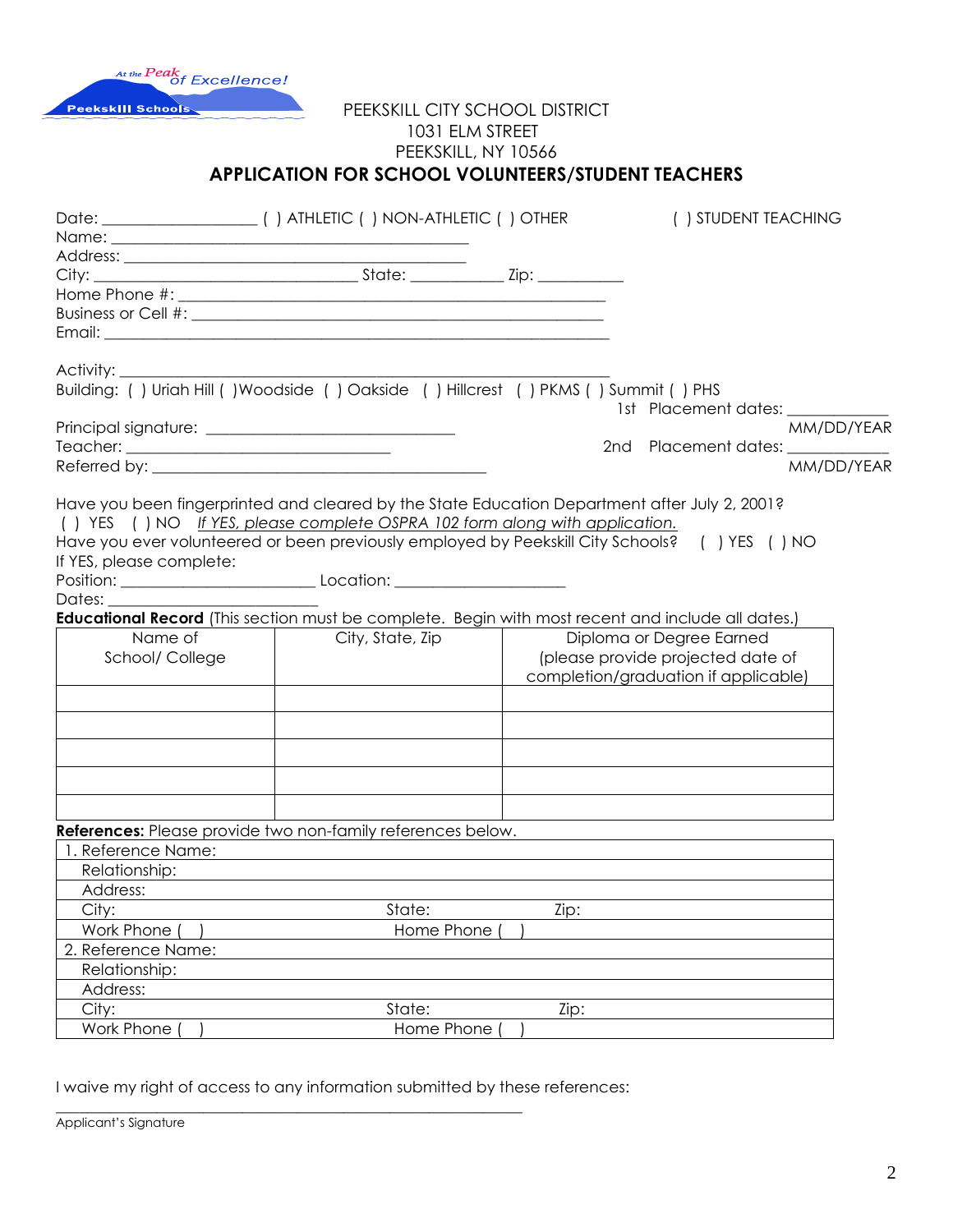#### **Please submit a copy of your resumé with your application.**

Have you ever been convicted of a crime (other than a traffic violation) or imprisoned? ( ) YES ( ) NO If you answered yes, please explain below.

Please answer "Yes" or "No" to the following questions:

1. Have you ever been convicted of a crime (other than minor traffic violations)? ( ) YES ( ) NO

\_\_\_\_\_\_\_\_\_\_\_\_\_\_\_\_\_\_\_\_\_\_\_\_\_\_\_\_\_\_\_\_\_\_\_\_\_\_\_\_\_\_\_\_\_\_\_\_\_\_\_\_\_\_\_\_\_\_\_\_\_\_\_\_\_\_\_\_\_\_\_\_

- 2. Are there any criminal charges pending against you for any offense (other than minor traffic violations)? ( ) YES ( ) NO
- 3. Has the Family court or any other court ever rendered a finding indicating that you have abused or neglected a child?

\_\_\_\_\_\_\_\_\_\_\_\_\_\_\_\_\_\_\_\_\_\_\_\_\_\_\_\_\_\_\_\_\_\_\_\_\_\_\_\_\_\_\_\_\_\_\_\_\_\_\_\_\_\_\_\_\_\_\_\_\_\_\_\_\_\_\_\_\_\_\_\_\_\_\_\_\_\_\_\_\_\_\_\_\_\_\_\_\_\_\_\_\_\_\_\_\_\_\_\_\_\_\_\_\_\_\_\_  $\_$  ,  $\_$  ,  $\_$  ,  $\_$  ,  $\_$  ,  $\_$  ,  $\_$  ,  $\_$  ,  $\_$  ,  $\_$  ,  $\_$  ,  $\_$  ,  $\_$  ,  $\_$  ,  $\_$  ,  $\_$  ,  $\_$  ,  $\_$  ,  $\_$  ,  $\_$  ,  $\_$  ,  $\_$  ,  $\_$  ,  $\_$  ,  $\_$  ,  $\_$  ,  $\_$  ,  $\_$  ,  $\_$  ,  $\_$  ,  $\_$  ,  $\_$  ,  $\_$  ,  $\_$  ,  $\_$  ,  $\_$  ,  $\_$  ,

( ) YES ( ) No

### **CONFIDENTIAL ATTACHMENT TO APPLICATION FOR EMPLOYMENT INSTRUCTIONS**

If, on your application, you indicated "YES" in any response to questions 1 through 3, please set forth, on a separate piece of paper, detailed and truthful information concerning your response. Then, sign and date your response and place it in an envelope, which you should seal and staple to this application.

#### APPLICANT'S STATEMENT

I DECLARE AND AFFIRM THAT THE STATEMENTS MADE IN THE FOREGOING APPLICATION, INCLUDING ACCOMPANYING STATEMENTS, RESUMES AND TRANSCRIPTS, ARE TRUE, COMPLETE AND CORRECT AND HAVE BEEN MADE BY ME IN ORDER TO VOLUNTEER OR TO STUDENT TEACH IN THE PEEKSKILL CITY SCHOOL DISTRICT WITH KNOWLEDGE THAT THEY WILL BE RELIED UPON. I UNDERSTAND THAT ANY FALSE OR MISLEADING STATEMENTS WILL BE CONDSIDERED JUSTIFICATION FOR DISQUALIFICATION OF MY APPLICATION OR I WILL BE UNABLE TO CONTINUE ACTIVITES FOR WHICH I HAVE VOLUNTEERED. I AUTHORIZE AN INVESTIGATION OF ALL STATEMENTS CONTAINED HEREIN AND AUTHORIZE THE REFERENCES LISTED ABOVE TO GIVE YOU ANY AND ALL INFORMATION CONCERNING MY PREVIOUS EMPLOYMENT AND ANY PERTINENT INFORMATION THEY MAY HAVE, AND RELEASE ALL PARTIES FROM ALL LIABILITY FOR ANY DAMAGE THAT MAY RESULT FROM FURNISHING SAME TO YOU.

Signature of Applicant Date Date

THE PEEKSKILL CITY SCHOOL DISTRICT, ITS OFFICERS AND EMPLOYEES, SHALL NOT DISCRIMINATE AGAINST ANY STUDENT EMPLOYEE OR APPLICANT ON THE BASIS OF RACE, COLOR, NATIONAL ORIGIN, CREED, RELIGON, MARITAL STATUS, GENDER, AGE, HANDICAPPING CONDITION OR SEXUAL ORIENTATION. THIS POLICY OF NONDISCRIMINATION INCLUDES: ACCESS TO EDUCATIONAL PROGRAMS, OF THE EDUCATIONAL AMMENDMENTS OF 1972 AND SECTION 504 OF THE REHABILITATION ACT OF 1973, AS AMENDED AND PROMULGATED THERE UNDER, NOT TO DISCRIMINATE IN SUCH MANNER. PCSD HAS THE RIGHT TO DENY OR DISCONTINUE VOLUNTEER SERVICES.

\_\_\_\_\_\_\_\_\_\_\_\_\_\_\_\_\_\_\_\_\_\_\_\_\_\_\_\_\_\_\_\_\_\_\_\_\_ \_\_\_\_\_\_\_\_\_\_\_\_\_\_\_\_\_\_\_\_\_\_\_\_\_\_\_\_\_\_\_\_\_\_\_\_\_

AN EQUAL OPPORTUNITY EMPLOYER